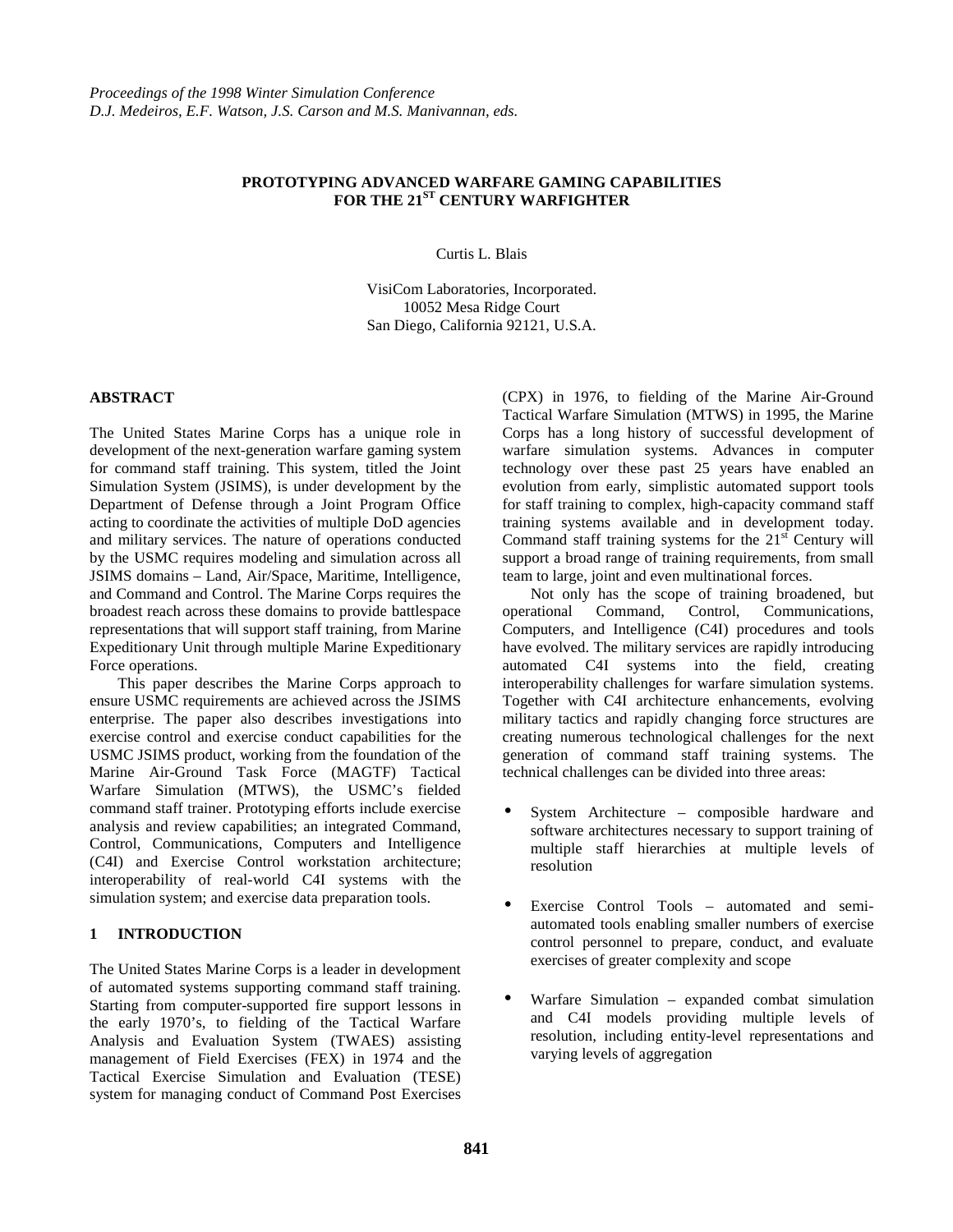This paper focuses primarily on work in the area of Exercise Control Tools, describing investigations into advanced capabilities underway by the USMC.

#### **2 JSIMS AND MTWS**

The US Marine Corps is working with the US Army, US Navy, US Air Force, and several Department of Defense agencies to develop the next-generation training system for Joint command staffs, the Joint Simulation System (JSIMS). While the other services have Development Agent responsibilities in JSIMS, the USMC is in the unique position of requiring significant capabilities across all domains of Air/Space, Land, Maritime, Intelligence, and C4I. Marine Corps requirements for JSIMS are specified in an Operational Requirements Document (ORD) and a System/Subsystem Specification (SSS). USMC requirements have been integrated into the JSIMS Enterprise SSS. To ensure USMC requirements are satisfied across the JSIMS Enterprise, the USMC has placed technical representatives in the Integration and Development, Land, and Air/Space contractor facilities (Orlando, Florida) to work hand-in-hand with the respective engineering staffs. These representatives provide clarification of USMC JSIMS requirements, monitor development plans and progress within those domains, and test implemented capabilities to

 verify achievement of USMC requirements. Moreover, at the Space and Naval Warfare (SPAWAR) Systems Center, San Diego, USMC JSIMS development personnel are working with the Navy's JSIMS Maritime engineering staff to develop Marine Corps specific requirements (e.g., objects and behaviors relating to amphibious operations and littoral warfare).

The USMC plans to replace MTWS with the Initial Operational Capability (IOC) version of JSIMS, scheduled for fielding in April 2001. During this interim period between now and IOC, the USMC is continuing a program of architectural and simulation upgrades (Blais 1995) to MTWS to maintain a high-quality, state-of-the-art warfare gaming system supporting Fleet Marine Force and Joint training requirements. The USMC is also employing MTWS as a platform for development and demonstration of functional prototypes to explore capabilities and further refine requirements desired in the future USMC JSIMS. Since its fielding in 1995, MTWS has proven to be an excellent platform for developing enhanced capabilities and for performing prototyping studies. MTWS meets approximately 75% of the USMC JSIMS requirements, and over 50% of the JSIMS Joint/Service (CINC-level) requirements. Therefore, MTWS provides an operational capability that is similar in scope to future JSIMS capabilities, for USMC-only and for joint exercise play.



Figure 1: MTWS System Architecture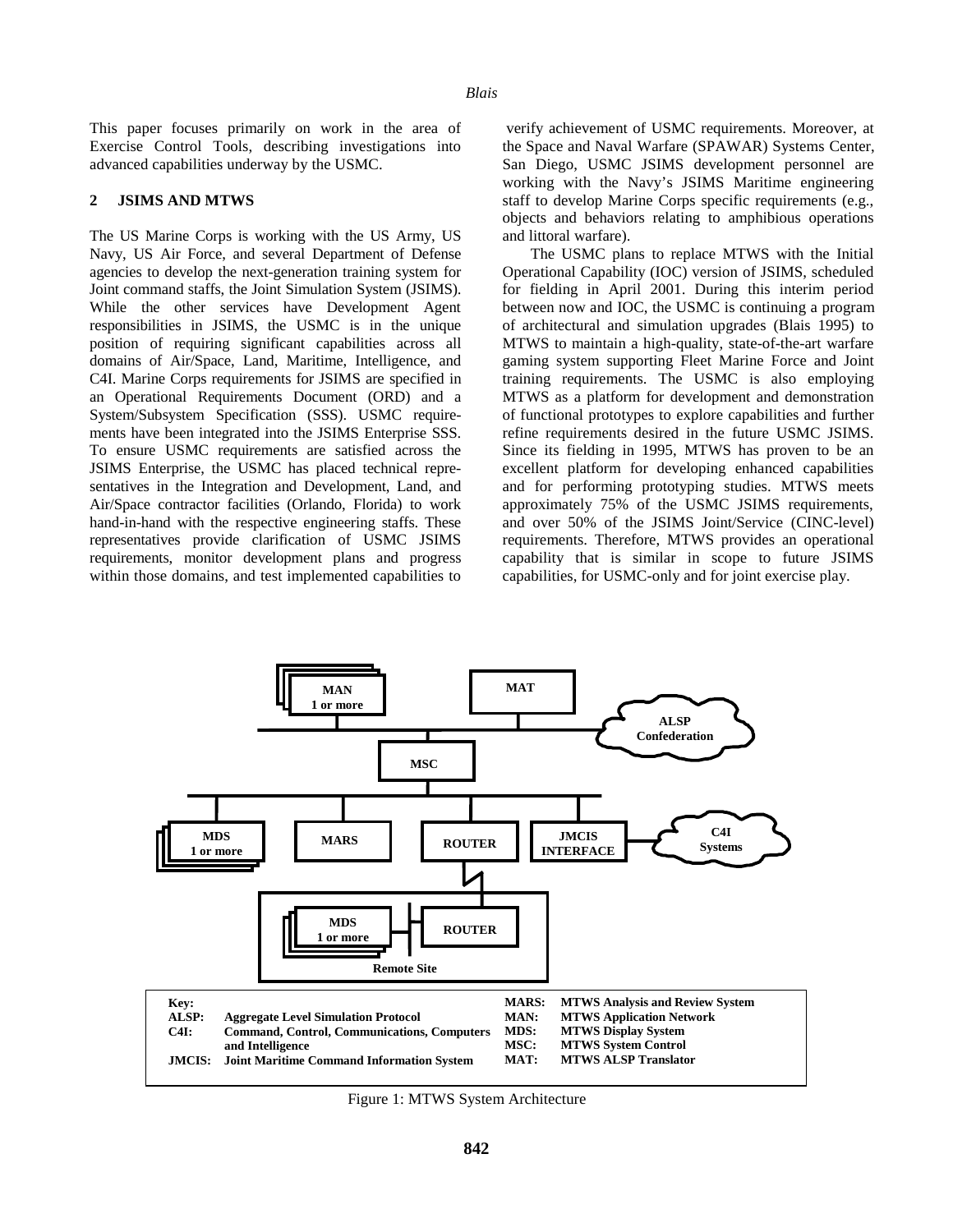Figure 1 provides an overview of the current MTWS system architecture, showing optional connectivity for participation in an Aggregate Level Simulation Protocol (ALSP) Confederation, interactions with real-world C4I systems, and operation at a remote site. MTWS comprises the following major components (refer to Blais 1994 for a brief functional description of the MTWS system):

- MTWS Application Network (MAN) distributed workstations performing combat simulation (e.g., ground combat, fire support, air operations, combat service support, combat engineering, intelligence)
- MTWS System Control (MSC) provides archival exercise data storage and retrieval, report generation, restart, and exercise gametime management
- MTWS Display System (MDS) user workstations enabling command entry, report request, report display, map display, tactical data display, parametric data editing, batch file creation and maintenance, and batch file entry
- MTWS ALSP Translator (MAT) performs communications between MTWS and diverse simulation systems using ALSP
- MTWS Analysis and Review System (MARS) provides analytical tools for display, reporting, and charting time-tagged exercise data during and after exercise conduct (see paragraph 5 below)

## **3 THE EXERCISE CONTROL CHALLENGE**

The JSIMS System Specification states the requirement to "provide an integrated set of tools that automate the preexercise, execution, evaluation, and post-exercise phases of a simulation event in order to reduce personnel overhead by 67% as compared to the FY 1999 ALSP Joint Training Confederation" (requirement number 80003, TRW 1997). This is one of the most challenging requirements facing the JSIMS development teams.

Figure 2 shows the traditional method of exercise control practiced in the USMC for computer-assisted command staff training. A team of trained specialists called the Tactical Exercise Control Group (TECG) acts as the intermediary between the simulation system and the personnel being trained ("player staff"). This is necessary to maintain a realistic environment for the player staff. The player staff performs their C2 decision-making roles just as they would in the field. The exercise control staff acts as role-players – higher, lower, or adjacent command levels, or other C4I agencies in the command and control structure. In addition, the exercise control staff has

responsibility for ensuring training objectives are met and that the player staff is given a challenging and valuable training experience. Communications between the player staff and exercise control team are established to replicate or emulate field communications systems, often employing doctrinal communications nets on actual tactical radio equipment. Generally, the exercise control staff also plays the Opposing Force, although it is possible to have two player staffs operating through intermediary control staffs to create a full, two-player game. Personnel from the exercising unit often man the exercise control team (e.g., when a battalion staff is exercised, company level commanders and platoon leaders within the battalion organization may be assigned to the exercise control staff). Although placed in an artificial environment as intermediaries between the player staff and the simulation, these personnel also obtain valuable experience in command and control procedures and interactions through the exercise control role.



Figure 2: Traditional Exercise Conduct

In the traditional structure, alternatives for reducing the exercise control staff are limited. One approach is to improve their efficiency by enabling the exercise control staff to increase the number of game objects (such as ground units, air missions, and ships) and game events they are able manage (by such actions as maneuver, fire, and reporting). This can be achieved by providing improved game management tools, such as simplified entry of commands and greater visualization of object status and occurrence of game events. All of the service models have gone through varying levels of development evolutions that implemented such improvements; for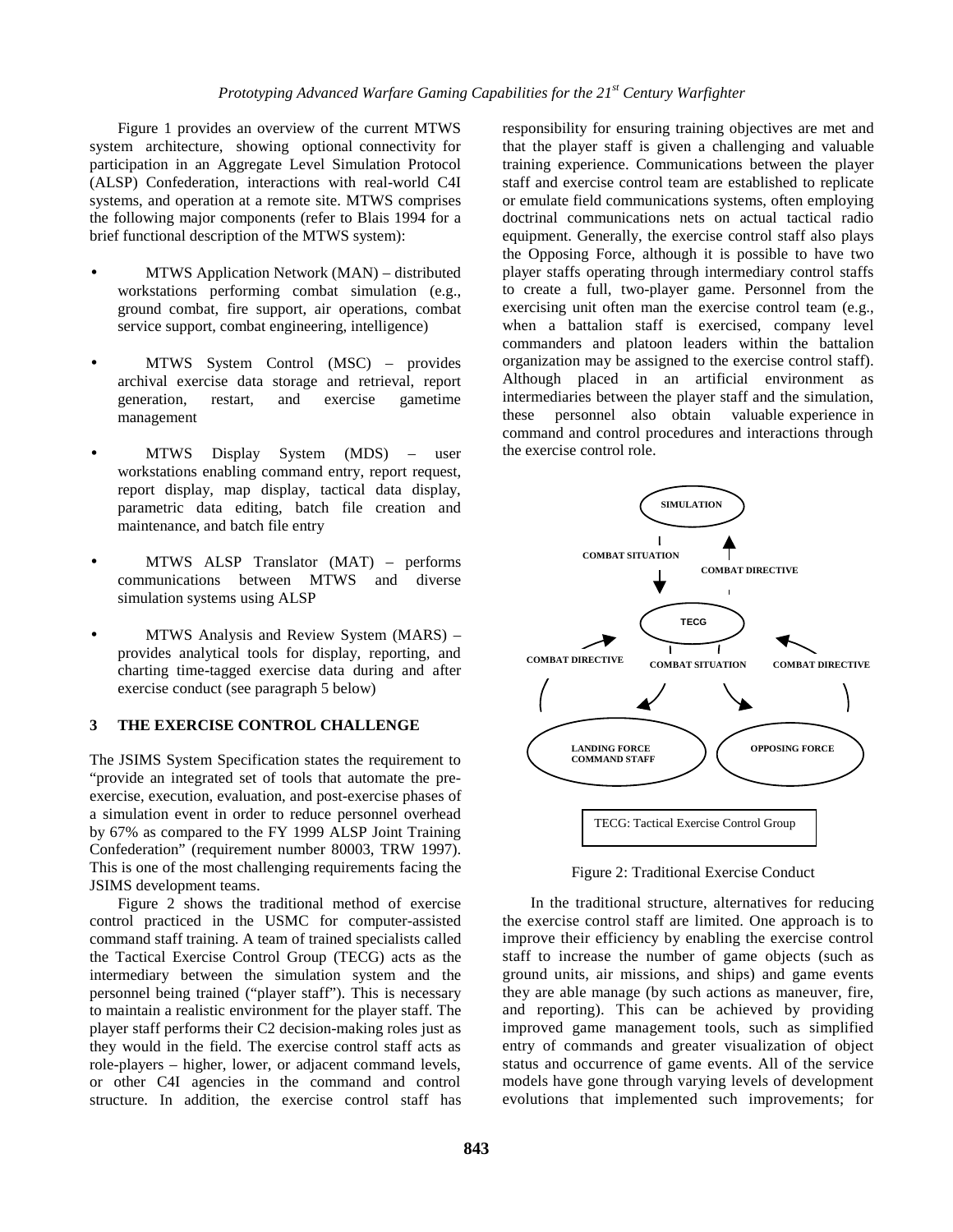example, improvements in MTWS simplifying entry of Fire Mission commands and creating visual indication of ground engagements and unit strength.

A second approach is to reduce the exercise controller workload by building greater intelligence and autonomy into the game objects so that the objects need less attention and direction from the exercise control staff. Such projects as Modular Semi-Automated Forces (ModSAF) and Synthetic Theatre of War (STOW) have used this approach. However, a disadvantage in such autonomy is the loss of the spontaneity and unpredictability of a human opponent, at least until such systems have far greater sophistication than is currently implemented.

The fielding of automated C4I systems creates greater opportunity for interaction, as shown in Figure 3. It now becomes possible to consider opportunities for direct communications between the player staff and the simulation through tactical message systems employed in the C4I systems. However, with the opportunity comes greater complexity. The simulation must have the software tools to parse and operate on the commands and directives received from the player staff. In addition, the simulation must have the intelligence to create proper tactical messages relating to the occurrence of game events and must ensure that the messages are addressed to the correct elements of the command and control organization. This is complicated by the fact that different exercises can have different target training audiences, and therefore require different configurations of exercise control staff roles and simulation software responsibilities. For example, an exercise for a battalion staff could have a Fire Direction Center (FDC) represented by actual player personnel (part of the training audience), by exercise control personnel, or completely modeled by the simulation software.



Figure 3: Evolving Exercise Conduct

#### **4 EXERCISE CONTROL TOOLS**

The USMC is vigorously investigating alternative approaches and capabilities relating to improvements in exercise control. The principal targets for prototyping efforts are briefly introduced below, and then covered in more detail in sections 5 through 8 of this paper.

#### **4.1 Exercise Analysis and Review**

Exercise controllers and analysts require tools to facilitate collection, visualization, manipulation, reduction, and evaluation of exercise data. Exercise data includes initial exercise data, time-stamped changes to game objects that occurred during the exercise, time-stamped orders entered by controllers based on their own initiative or in response to orders/directives from the player staff, and time-stamped events that occurred during the exercise. Previously, such tools were called "after action review" (AAR) tools, but we choose to refer to them more generally as "analysis and review" tools to convey their availability to the control staff before, during, and after exercise execution. Analysts use the tools to determine causality relationships between player decisions and game events and outcomes, as well as to prepare after action briefings. The objective of the prototyping effort is to refine the USMC analysis and review requirements for JSIMS.

### **4.2 Exercise Control Workstation**

The USMC is rapidly fielding automated C4I systems in accordance with Global Command and Control System (GCCS) standards. Current systems, such as Tactical Combat Operations (TCO) and the Intelligence Analysis System (IAS), have been developed as adaptations of the Navy's Joint Maritime Command Information System (JMCIS). In order to stimulate the training audience, modern simulation systems such as MTWS must interoperate with the C4I systems. Exercise control personnel performing as role players in the exercise use the real-world C4I systems to enter and process tactical messages and to visualize the battlespace, just as they would in the field. Currently, however, this often requires the control staff to operate multiple workstations – one for interfacing with the simulation system and one or more for performing real-world C4I actions. This means additional training time for exercise control personnel to learn multiple user interfaces and involves additional hardware set-up to support the exercise conduct.

A solution to this problem is creation of a single exercise control workstation that supports both controller responsibilities; namely, interactions with the simulation system and interactions with the C4I system(s). We are prototyping a workstation architecture by integrating an updated version of the MTWS Display System software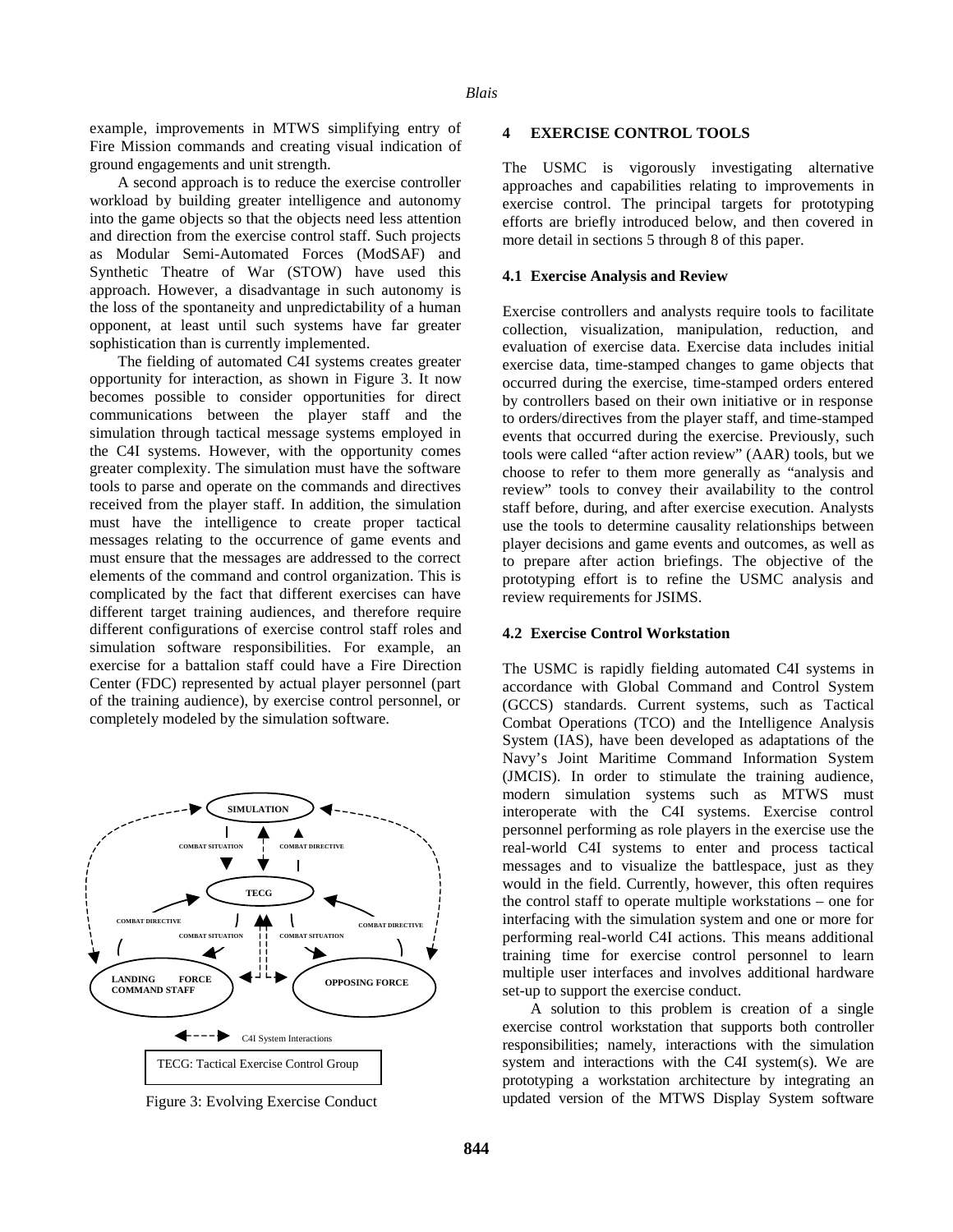with software providing JMCIS-compatible C4I functionality. The objective of the prototyping effort is to introduce an initial workstation architecture to the operational sites for use in MTWS exercises. This will create opportunity to obtain user feedback and to derive an employment concept for the integrated capability. The prototype controller workstation will also be adapted for use in early JSIMS model builds to assist in system testing and system demonstration.

# **4.3 C4I Interoperability**

As discussed earlier, the growing use of automated C4I systems creates the opportunity for greater transfer of information directly from the simulation system to the realworld C4I systems, and vice versa, without involvement of human intermediaries (exercise control staff). A clear reduction in exercise control personnel will result as more of the interactions can be implemented in the simulation software. Role-player responsibilities can be automated, in whole or in part, reducing the workload on the exercise control staff. The objective of the prototyping effort is to introduce C4I interoperability to the operational sites for use in MTWS exercises enabling the techniques to be refined for exercise use and for employment in tactical decision making.

# **4.4 Exercise Data Preparation**

There is increasing demand for simulation systems that provide higher quantities of game objects at higher resolution, creating added complexity to the effort of building the initial exercise database. Examples include: parametric data describing weapon system, sensor, and vehicle characteristics; force structures; force lay-downs; and start-up plans and schedules, such as air tasking, beach preparation fires, tasking of reconnaissance and surveillance assets, and amphibious operations. VisiCom has developed a prototype tool that simplifies generation of the exercise database. The objective of the prototyping effort is to demonstrate alternative approaches to exercise data preparation for user evaluation and feedback, from which a more complete set of requirements can be generated.

# **5 ANALYSIS AND REVIEW SYSTEM**

In May 1997, the MAGTF Staff Training Program Center (MSTPC) specified an initial set of requirements for an Analysis and Review System (ARS). The requirements were defined in the context of the following Battlespace Functions (an example requirement is provided parenthetically):

- Maneuver (e.g., graphic depiction of ground unit movements over user-selected periods of time)
- Intelligence (e.g., report a roll-up of Opposing Force units observed by organic reconnaissance assets of a Marine Expeditionary Force)
- Firepower (e.g., Landing Force attacks on high-priority target list items, by mission priority and by category)
- Logistics/Combat Service Support (e.g., graphically display medical units, Medical Evacuation missions, and transfers of wounded/killed personnel)
- Command and Control (e.g., graphical depiction of fire support measures or maneuver control measures violated during the exercise)
- Force Protection (e.g., report fratricide from friendly fires)

Gibson (1995) describes a similar breakout of requirements for the Army Corps Battle Simulation (CBS) in terms of eight Battlefield Operating Systems. MSTPC also specified requirements relating to Opposing Force (e.g., report Opposing Force units in hierarchical order), Combat Analysis (e.g., select ground units in an area and report cumulative combat power, by side, identifying combat systems and assets, including personnel), and Graphics (e.g., boundary lines, objectives, landing zones, phase lines).

To create the prototype ARS on MTWS, we exploited the set of message formats used to pass database updates across the system's distributed architecture. When data updates are recorded in the MSC, a copy is sent over the network (using Transmission Control Protocol/Internet Protocol (TCP/IP)) to a workstation acting as the ARS data server. Other workstations on the network run client software to access data from the server. The client software can display graphics overlaid on map images, produce textual reports of requested data, and produce simplistic charts graphing requested data.

In addition to database updates, several events initiate data transfers to the ARS. These events include the use of certain exercise control commands, such as Unit Locate and Unit Asset Update, to enable exercise analysts to identify and evaluate controller actions taken during the exercise.

Because the information is sent to the ARS server during the running of the system, analysts at the ARS workstations can access and display historical data at any time during or after the exercise. This allows near real-time evaluation of exercise situations and results while the ARS server continues to accumulate ongoing game data.

The server and client software are adaptations of a commercial product called Vision XXI from Tapestry Solutions, Incorporated (Tapestry 1998). The product was modified to recognize MTWS data structures and to provide manipulation of the data to meet the specified MSTPC requirements.

# **6 EXERCISE CONTROL WORKSTATION**

The Marine Corps has embraced the principles stated in the Navy's Information Technology for the  $21<sup>st</sup>$  Century (IT-21) initiative. In the years since the architecture of the current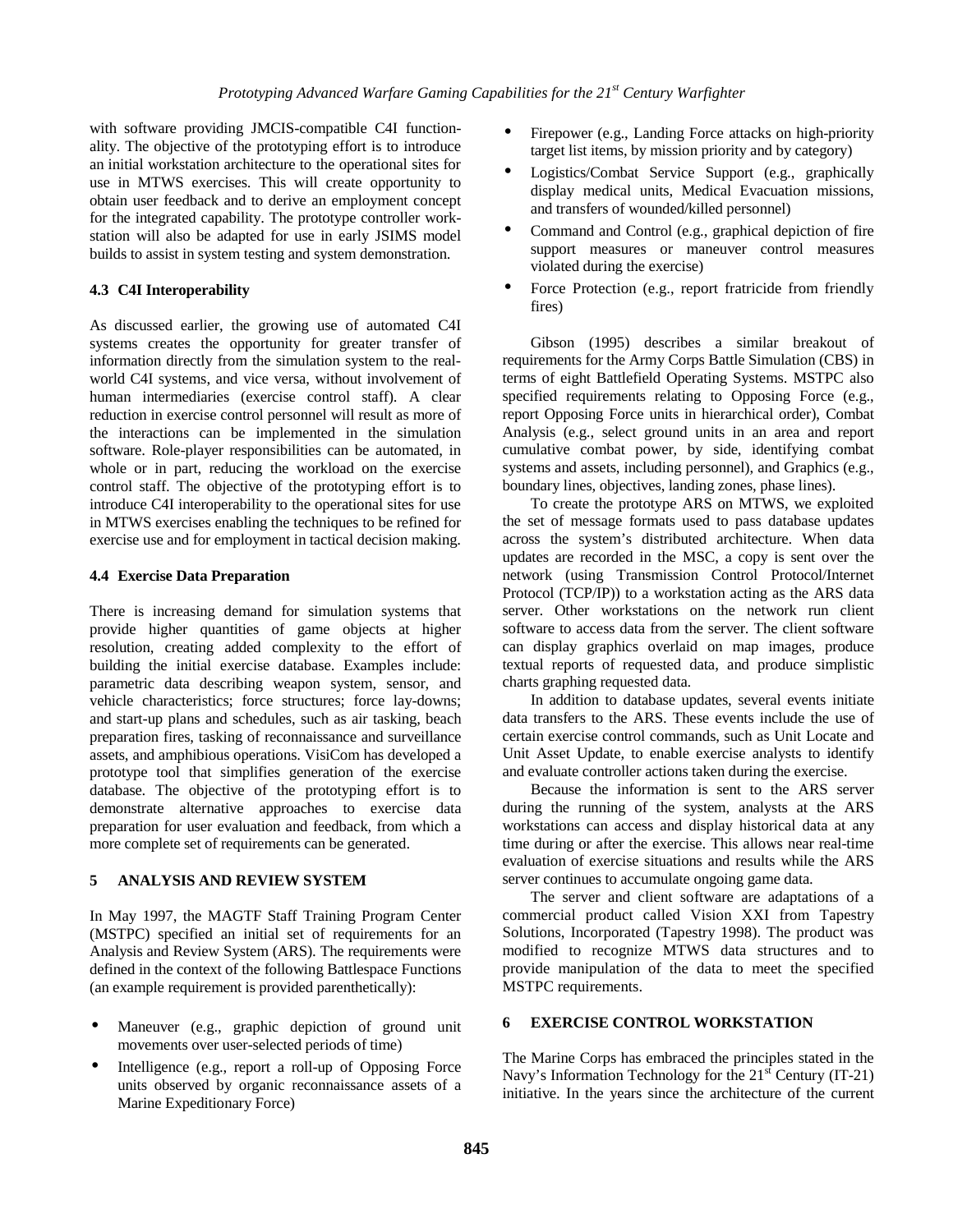Defense Information Infrastructure Common Operating Environment (DII COE) was conceived, DoD and the Defense industry have moved in some significant directions. These include: (1) a move away from the UNIX operating system toward Microsoft Windows NT; (2) a move away from the relatively high-cost UNIX-capable hardware, toward Intel-based hardware capable of running Windows NT; (3) a move away from local area network (LAN) centric systems toward Wide-Area-Network (WAN) centric systems (i.e., the Internet and Intranets); and (4) a decline in the use of the Ada language for commercial software development. The movement toward Windows NT was evident at the Interservice/Industry Training Simulation and Education Conference (I/ITSEC) held in Orlando, Florida in December 1997: "…what was truly striking as one talked to the exhibitors and toured the booths and read the announcements, was the growth in the number of Windows NT-based simulations and the inexorably growing number of applications being written for the Microsoft-based operating system" (Silverberg 1998).

The trend towards Windows NT is a particularly important one. Since its release, Microsoft's Windows NT operating system has been steadily encroaching on the market previously occupied by the various flavors of UNIX. This is primarily the corporate or "enterprise" market. NT has been a success due to three main factors:

- Users are often familiar with the Windows environment and Microsoft Office tools from home Personal Computer (PC) use and therefore find Windows to be the most productive environment for doing their work.
- Microsoft's implementation of a number of key enterprise computing requirements (such as multiprocessor scalability and a C2-accredited security model coming standard with the operating system) mostly match their counterparts in UNIX. NT version 5.0, according to Microsoft's marketing material, is set to surpass the enterprise capabilities of existing UNIX operating systems with features such as global directory management based on internet-standard protocols and Kerberos-based security.
- The purchase cost of hardware, software, and operating system for Windows environments is typically an order of magnitude lower than in the UNIX world.

Overall, there is commitment toward Windows NT as a less expensive system to procure and operate, a more manageable system for systems administrators, and a more productive, interoperable environment for individual users. It is now common to see the standard desktop of a DoD user comprising Windows NT, Microsoft Office, Lotus, a web browser, and a situation monitoring application. Commercial Off-the-Shelf (COTS) and specialist applications can then be

added, configured as server applications accessed via the web browser, Notes applications distributed via Notes replication, or as standard application packages.

In addition to the migration to Windows NT, there is great industry interest in the Java programming language for developing net-based applications. Advantages of Java as the software language of choice include: (1) platform independence; (2) mainstream software engineering tools and skills; (3) rich, integrated Application Program Interface (API) set; (4) object-oriented programming methodology; and (5) user system safety.

In section 4.2, we introduced the vision of a unified exercise controller and C4I workstation. Given the impetus toward the Windows environment, internet/intranet operation, and Java implementation, these technologies were chosen for the foundation of the Exercise Control Workstation prototype. We are migrating current MDS functionality to provide the exercise control capabilities. This functionality will be integrated with Windows-based C4I software, such as that provided in the Enhanced Common Operational Picture (ECOP) or the Command and Control Personal Computer (C2PC).

The prototype Exercise Control Workstation will be delivered to the Marine Corps for evaluation in the Spring of 1999. We anticipate that the workstation will enhance operator performance and provide a richer training environment for exercise control staff personnel, especially those performing as role players needing access to and interaction with the real-world C4I systems.

With the creation of a single workstation providing both exercise control and C4I system operation, the next step in system evolution is straightforward. Rather than thinking of the simulation system as external to the real-world C4I system, it should be seen as a decision-making tool embedded in the C4I system. This concept is discussed in detail in Garrabrants (1998).

## **7 C4I INTEROPERABILITY**

There has been considerable focus on interoperability of C4I and simulation systems in recent years as C4I systems have been introduced into service use. One approach that has received great attention in the modeling and simulation community is the Modular Reconfigurable C4I Interface (MRCI) program (Hieb et. al., 1997):

The function of the MRCI is to provide bi-directional, logical interactions between organic C4I systems and HLA-compliant simulation federations to provide field commanders with tools to stimulate, monitor, or interact with these federations.

MRCI provides a common interface tool between diverse C4I systems and diverse simulation systems. Various message protocols are processed into a uniform message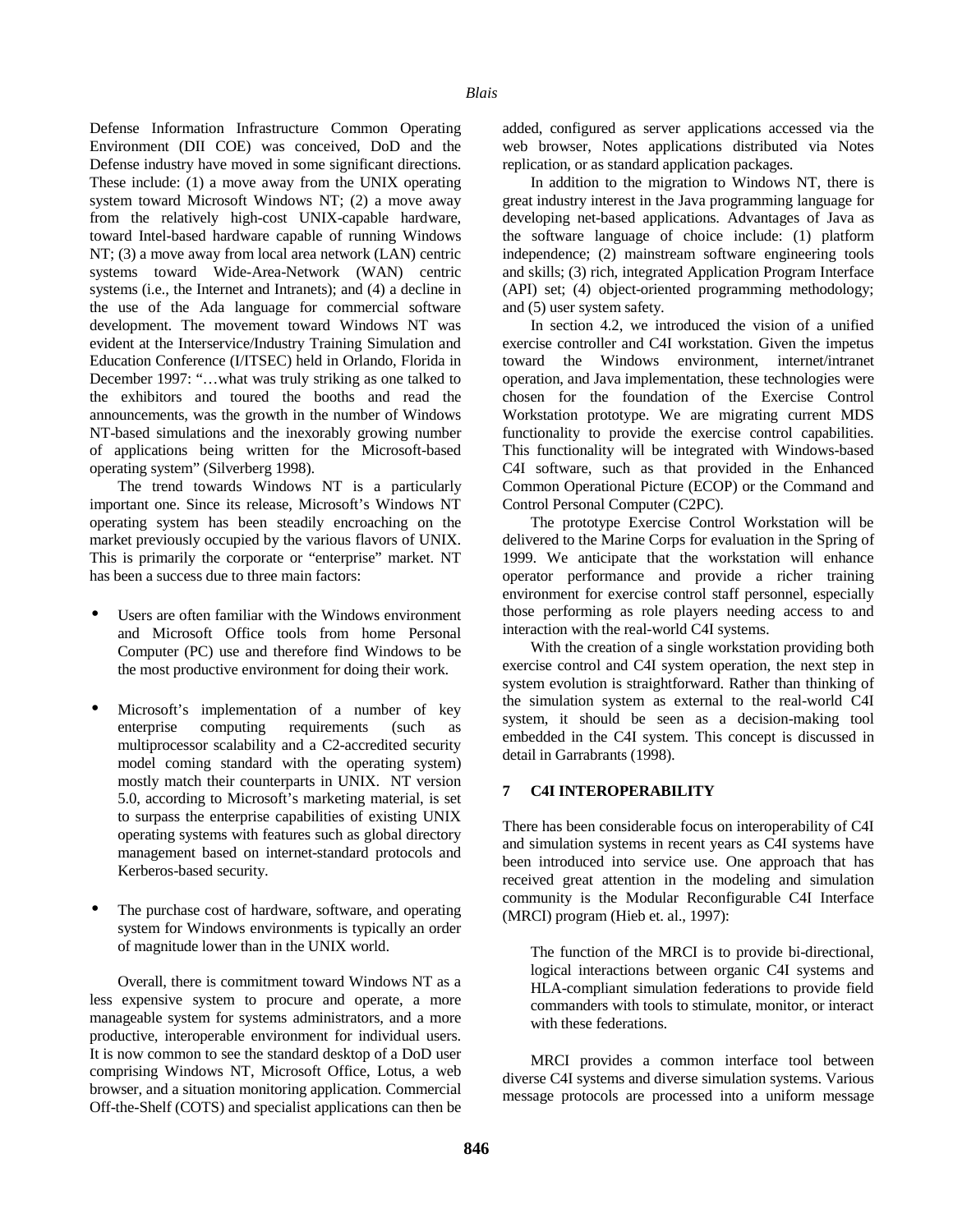structure, promoting reuse of common communication modules and simplifying introduction of new messages and systems into the overall architecture. Interactions use the Command and Control Simulation Interface Language (CCSIL) as the prototype C2 Data Interchange Format (DIF). Outgoing C4I system messages are translated into CCSIL from tactical message formats, such as the US Message Text Format (USMTF). Messages to a C4I system are translated from CCSIL format into the standard tactical message formats used by that system. Simulations send CCSIL messages to MRCI, and receive CCSIL messages from the MRCI through the High Level Architecture (HLA) Run Time Infrastructure (RTI).

However, MTWS has not been upgraded to become HLA compliant, and the Marine Corps has determined that this would not be cost-effective in light of the imminent USMC JSIMS product (IOC 2001). Lacking this infrastructure, we took a more direct, but less robust, approach in the development of a prototype capability. The following techniques have been employed for the different types of messages or message formats:

- Over-the-Horizon (OTH) Gold OPNOTES: As events occur in the simulation, brief textual reports (spot reports) are generated in a simulation processor (i.e., MAN) and routed to an appropriate user station (MDS). If the interface is activated, the spot report text is placed into the data portion of a OPNOTE and injected into the C4I system. The message formatting is performed on the MDS station.
- OTH-Gold JUNIT, JPOS, and CONTACT messages: When certain information affecting data used by the MTWS Display Systems (user stations) for tactical display and reporting is received at the MDS, this subset of OTH-Gold messages is generated and injected into the C4I system. The message formatting is performed on the MDS station.
- USMTF messages (e.g., RECCEXREP, TACELINT): As events occur in the simulation, these messages are created in the simulation processor (i.e., MAN) and sent to an MDS station for injection into the C4I system.
- Air Tasking Orders (ATO): When an ATO is received by a JMCIS station (i.e., from the Contingency Tactical Air Planning System (CTAPS)), the operator can send the ATO file to an attached MDS. The ATO is routed to a simulation processor and parsed to create MTWS simulated air missions.

Interoperability with C4I systems is more than just message interactions. For future work, we propose defining a framework for assigning C4I roles and responsibilities across the simulation system, the exercise control staff, and the player staff. The assignments are exercise dependent. That is, depending on the organization of the command staff to be trained and the roles and responsibilities assigned to the exercise control staff, the simulation system needs to determine or be told what C4I elements to simulate. For example, a Fire Direction Center (FDC) may be part of the training audience, played by exercise control staff, or modeled in the simulation. A promising framework for such an approach is described in Phelan and McGinnis 1996.

# **8 EXERCISE DATA PREPARATION**

Given the widespread availability of PCs, we developed a prototype exercise data preparation tool using a common commercial database product. The tool, named APEX, provides a simple user interface to create and modify MTWS parametric data, tables of equipment, and command batch files.

The parametric data tool allows the user to create MTWS simple weapons, sensors, and platforms, and to build complex assets from a combination of these components. The resulting parametric data can be written to file and imported into the MTWS system. Conversely, existing MTWS parametric data describing asset characteristics can be written to file and imported into APEX for editing by the user on the PC.

Tables of equipment (TEs) provide the names and quantities of equipment, personnel, and supplies associated with standard organizational structures, such as a Marine Infantry Company or an Army Tank Platoon. These are defined to facilitate creation and initialization of standard force packages, which can then be modified individually by MTWS commands to create specialized force packages for an exercise. As with the parametric data, the TEs can be loaded to/from MTWS database files.

APEX also provides a set of MTWS commands that can be called out by the user and stored in batch files for later input to MTWS. A batch file stores one or more MTWS commands that can be entered into the system at one time; for example, to load in the definition of ship-toshore elements and the landing schedule to build a plan for an amphibious landing. The commands are stored as simple text strings. APEX provides a simple user interface providing a selection of commands and their parameters, and the mechanisms for creating, storing, and modifying the commands, and for generating batch files containing selected commands.

# **9 SUMMARY**

The Marine Corps is leading the way into the  $21<sup>st</sup>$  Century through an innovative program of prototype development to explore advanced warfare gaming capabilities. These efforts will benefit current operational forces through